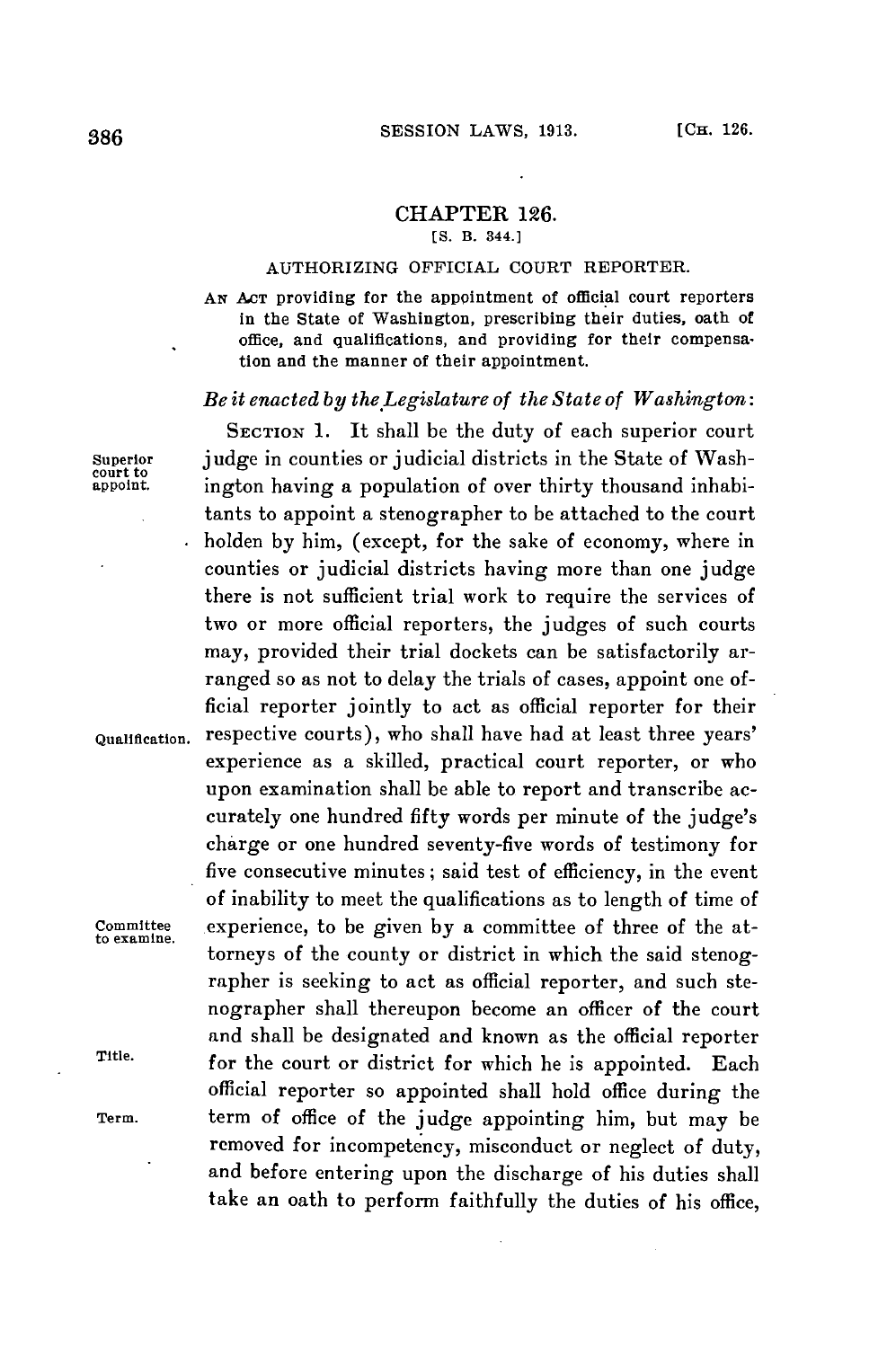and file a bond in the sum of two thousand dollars (\$2,000) Bond. for the faithful discharge of his duties. No person shall be appointed to the office of official reporter who is not a  $\frac{Must \text{ be}}{Must \text{ be}}$  of  $\frac{Must \text{ be}}{Must \text{ be}}$ citizen of and a duly qualified elector in the State of Washington.

SEc. 2. It shall be the duty of each official reporter ap- Duties. pointed under this act to attend every term of the superior court in the county or judicial district for which he is appointed, at such times as the judge presiding may direct; and upon the trial of any cause in any court, if either party to the suit or action, or his attorney, request To report the services of the official reporter, the presiding judge shall grant such request, or upon his own motion such presiding judge may order a full report of the testimony, exceptions taken, and all other oral proceedings; in which case the official reporter shall cause accurate shorthand notes of the oral testimony, exceptions taken, and other oral proceedings had, to be taken, except when the judge and attorneys dispense with his services with respect to any portion of the proceedings therein, which notes shall  $N_{\text{octest}}$  be fled. be filed in the office of the clerk of the superior court where such trial is had.

SEC. 3. Each official reporter so appointed shall be paid compensa-<br>compensation at the nata of ten dellang (\$10) gas diese tion. a compensation at the rate of ten dollars (\$10) per diem for every day that he is actually in attendance upon said court pursuant to the direction of the court, which compensation shall be paid out of the county treasury where such court is held, as other expenses of the court are paid; and the sworn statement of the official reporter as to the number of days' attendance upon the court, when certified as correct **by** the judge presiding, shall he a sufficient voucher to the county auditor, upon which he shall draw his warrant upon the treasurer of the county in favor of the official reporter.

SEC. 4. In each civil action hereafter commenced the Additional sum of one dollar (\$1) shall be paid by the plaintiff at the time of the filing of the complaint to the clerk of the court. and at the time of the appearance of the defendant, or any

filing fees<br>to be paid to<br>reporter.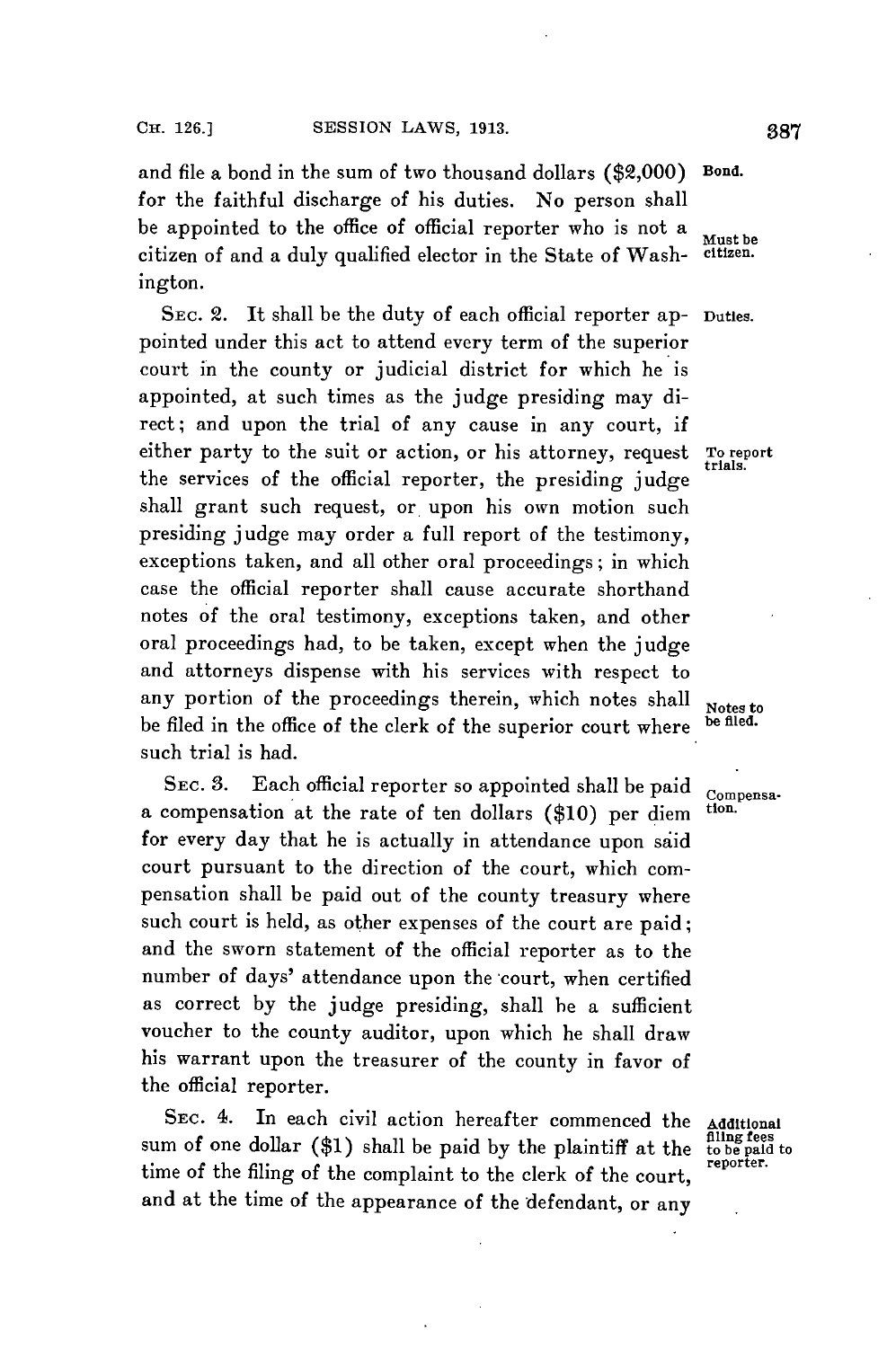defendant appearing separately, there shall be paid in to the clerk of the court one dollar **(\$1),** and these sums so paid shall be taxed as costs in the case, and collected from the unsuccessful party in said action, and shall be known as stenographers' costs, and shall be paid **by** the clerk of said court into the county treasury of the county in which said action is commenced.

**SEC. 5.** When shorthand notes have been taken in any cause as in this act provided, if the court, or either party to when to the suit or action, or his attorney, requests a transcript of the notes into long hand, the official reporter shall make, or cause to be made, with reasonable diligence, full and accurate typewritten transcript of the testimony and other proceedings, which shall, when certified to, as hereinafter provided, be filed with the clerk of the court where such trial is had for the use of the court or parties to the action. The fees of the reporter for making such tran-**Transcript** script shall be fifteen cents per folio of one hundred words **fees.** for the original copy, and five cents per folio for each carbon copy ordered before the original is made, or made at the same time as the original, and when such transcript is ordered **by** any party to any such suit or action said fees shall be paid forthwith **by** the party ordering the same, and in all cases where a transcript is made as provided for under the provisions of this act. the cost thereof shall be taxable as costs in the case, and shall be so taxed as other costs in the case are taxed: *Provided,* That when the defendant in any criminal cause shall present to the judge presiding satisfactory proof, **by** affidavit or otherwise, that **he** is unable to pay for such transcript, the presiding judge, if in his opinion justice will thereby be promoted, may order said transcript to be made **by** the official reporter, in which case the official reporter shall be paid for preparing said transcript ten cents per folio for the detendant<br>*in forma* **original copy and five cents per folio for each carbon**<br>Pauperts. copy ordered at the same time as the original or made at the same time as the original, which transcript fee shall be paid in like manner as the per diem fees are paid as specified in section three of this act.

**to be made**

County to<br>pay costs of<br>defendant<br>in forma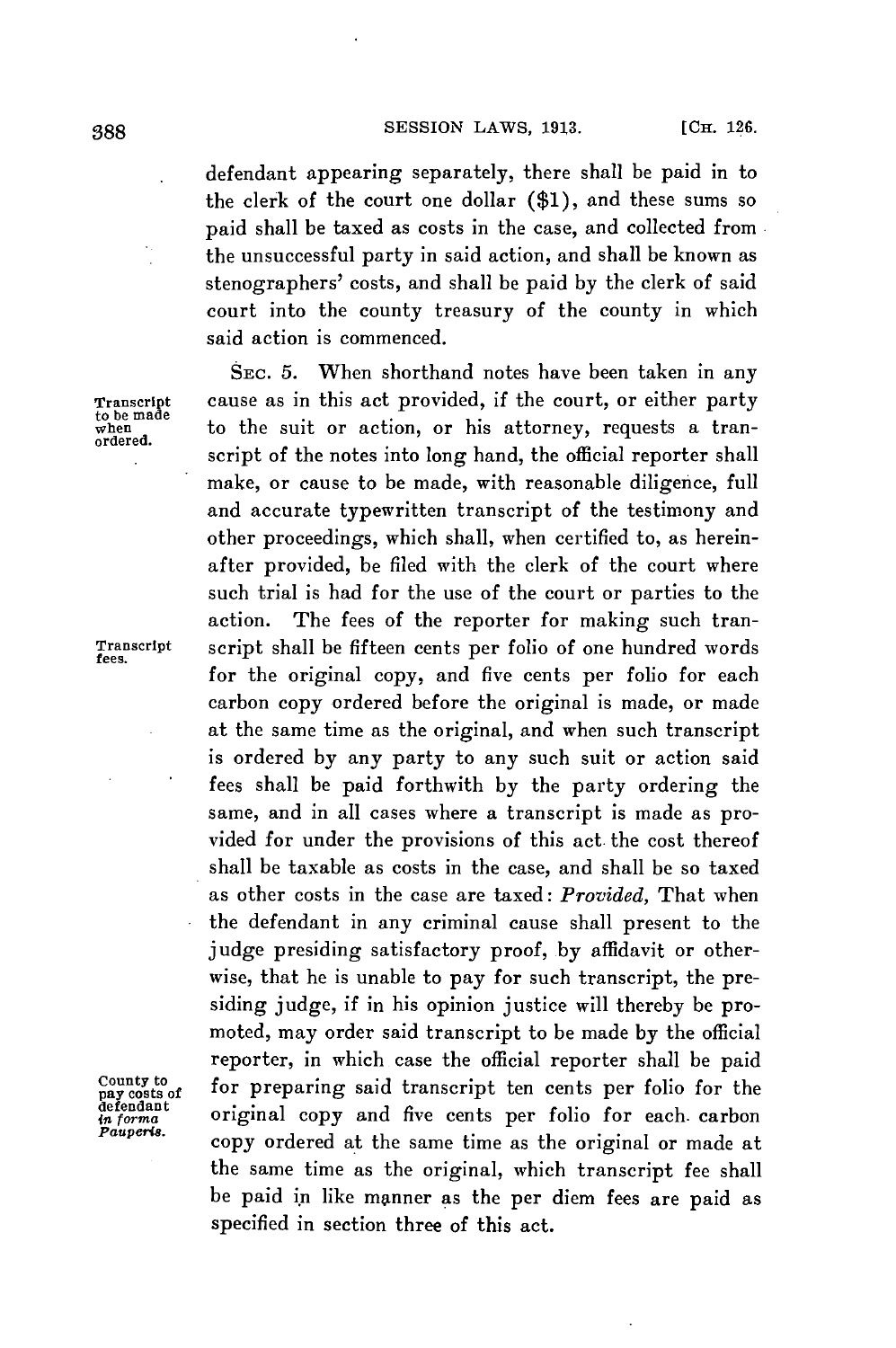SEC. **6.** The report of the official reporter, when tran- Transcript scribed and certified as being a correct transcript of the stenographic notes of the testimony, or other oral proceedings had in the matter, shall be *prima facie* a correct statement of such testimony or other oral proceedings had, and the same may thereafter, in any civil cause, be read in evidence as competent testimony, when satisfactory proof is offered to the judge presiding that the witness originally giving such testimony is then dead or without the jurisdiction of the court, subject, however, to all objections the same as though such witness were present and giving such testimony in person.

SEC. 7. When the official reporter who has taken notes Subsequent transcript. in any cause, shall thereafter cease to be such official reporter, any transcript thereafter made **by** him therefrom, or made **by** any competent person under the direction of the court, and duly certified to **by** the person making the same, under oath, as a **full,** true and correct transcript of said notes, the same shall have full force and effect the same as though certified **by** an official reporter of said court.

SEC. 8. In the event of the absence or inability of the Reporter official reporter to act, the presiding judge may appoint a competent stenographer to act *pro tem,* who shall perform the same duties as the official reporter, and whose report when certified to, shall have the same legal effect as the certified report of the official reporter. The reporter *pro tem* shall possess the qualifications and take the oath prescribed for the official reporter, and shall file a like bond, and shall receive the same compensation.

SEC. 9. In all counties or judicial districts, except court<br>unties of the first class, such official reporter shall act amanuensis. counties of the first class, such official reporter shall act as amanuensis to the court where he is appointed, and the court may allow him per diem therefor, as provided in this act: *Provided,* That in no event shall the per diem for such work exceed ten days in any one calendar month.

SEC. 10. Official reporters or reporters pro tem may, Court files without order of court, upon giving a proper receipt **to reporters.**

accorded<br>verity.